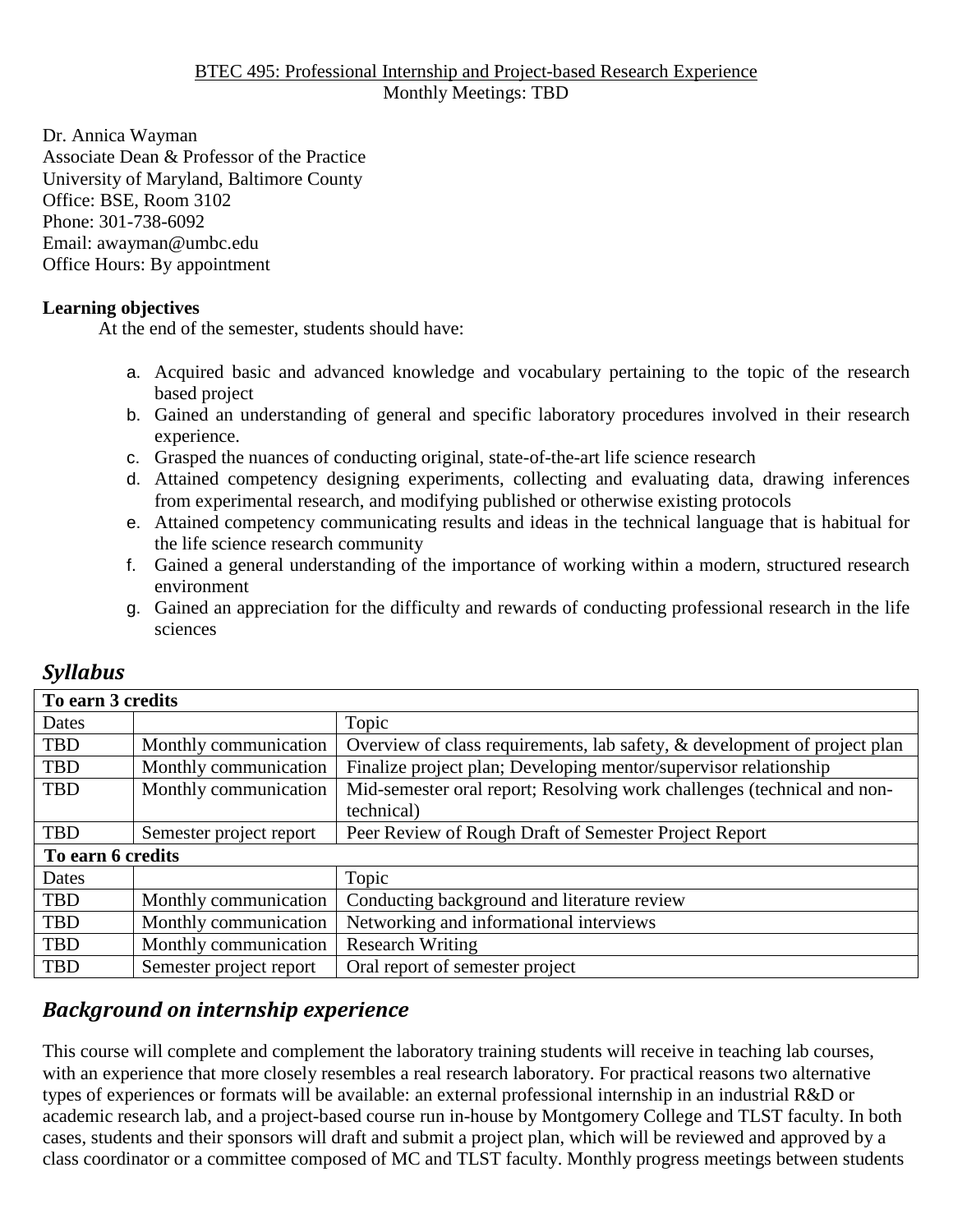and the course instructor, and a written semester report will be used to ensure sufficient progress that is satisfactory to the TLST program and the research sponsors. It is strongly recommended that at least one poster presentation in an undergraduate research symposium, such as URCAD, will be done as well.

At any time during the two semester period, the external sponsors or the students will be allowed to terminate an internship. Students will be required to write a final progress report addressing the reasons for terminating the internship.

# *Work to be submitted by students*

Students will keep an electronic lab notebook where they will record their progress through the course.

A passing grade for the 3 credit course will be based on satisfactory completion of the required internship hours, project plan, and semester project report (3500 words) due at the end of each semester.

A passing grade for the 6 credit course will be based on the satisfactory completion of the required internship hours, project plan, semester project report (3500 words) that includes a discussion of three relevant research papers in the background section, an abstract for an undergraduate research symposium, and an updated resume.

The semester project report should include: 1) abstract; 2) Introduction; 3) Outcome/Results of your project goals; 4) Conclusion

| <b>FOLLOWING INSTRUCTIONS (1 point)</b> |                                         |                                                 |  |  |
|-----------------------------------------|-----------------------------------------|-------------------------------------------------|--|--|
| <b>Level of Achievement</b>             | <b>General Presentation</b>             | Reasoning, Argumentation                        |  |  |
| Exemplary                               | The written assignment contains all the | The writer demonstrates that they have read the |  |  |
|                                         | required elements designated in the     | instructions and understand the assignment.     |  |  |
|                                         | instructions (as above).                |                                                 |  |  |
|                                         | Document is typed, single-spaced, 11    |                                                 |  |  |
|                                         | point font with 1" margins, and         |                                                 |  |  |
|                                         | indicated page length.                  |                                                 |  |  |
|                                         | Document is organized as instructed.    |                                                 |  |  |
| Adequate                                | One of the above elements is lacking.   | One of the above elements is lacking.           |  |  |
|                                         |                                         |                                                 |  |  |
| Needs improvement                       | More than one of the above elements is  | More than one of the above elements is lacking. |  |  |
|                                         | lacking.                                |                                                 |  |  |
| <b>Failed to follow instructions</b>    | Did not follow any of the instructions  | Instructions are presented for one to follow.   |  |  |
|                                         | provided.                               |                                                 |  |  |

#### *Grading of Internship Plan and Project Report*

| <b>WRITING STRUCTURE (2 points)</b> |                                         |                                                    |  |  |  |
|-------------------------------------|-----------------------------------------|----------------------------------------------------|--|--|--|
| <b>Level of Achievement</b>         | <b>General Presentation</b>             | Reasoning, Argumentation                           |  |  |  |
| Exemplary                           | The writer has indicated the purpose of | The writer clearly demonstrates that they have     |  |  |  |
|                                     | their paper and the paper contains an   | the ability to logically organize their arguments  |  |  |  |
|                                     | appropriate introduction.               | in their writing.                                  |  |  |  |
|                                     | Literature citations (if used) are      | The writing is clear and concise. The design of    |  |  |  |
|                                     | appropriate and cited correctly using   | the paper is logical, organized, and can be easily |  |  |  |
|                                     | accepted standards.                     | followed by the reader.                            |  |  |  |
|                                     |                                         |                                                    |  |  |  |
| Adequate                            | One of the above elements is lacking.   | One of the above elements is lacking.              |  |  |  |
| Needs improvement                   | More than one of the above elements is  | More than one of the above elements is lacking.    |  |  |  |
|                                     | lacking.                                |                                                    |  |  |  |